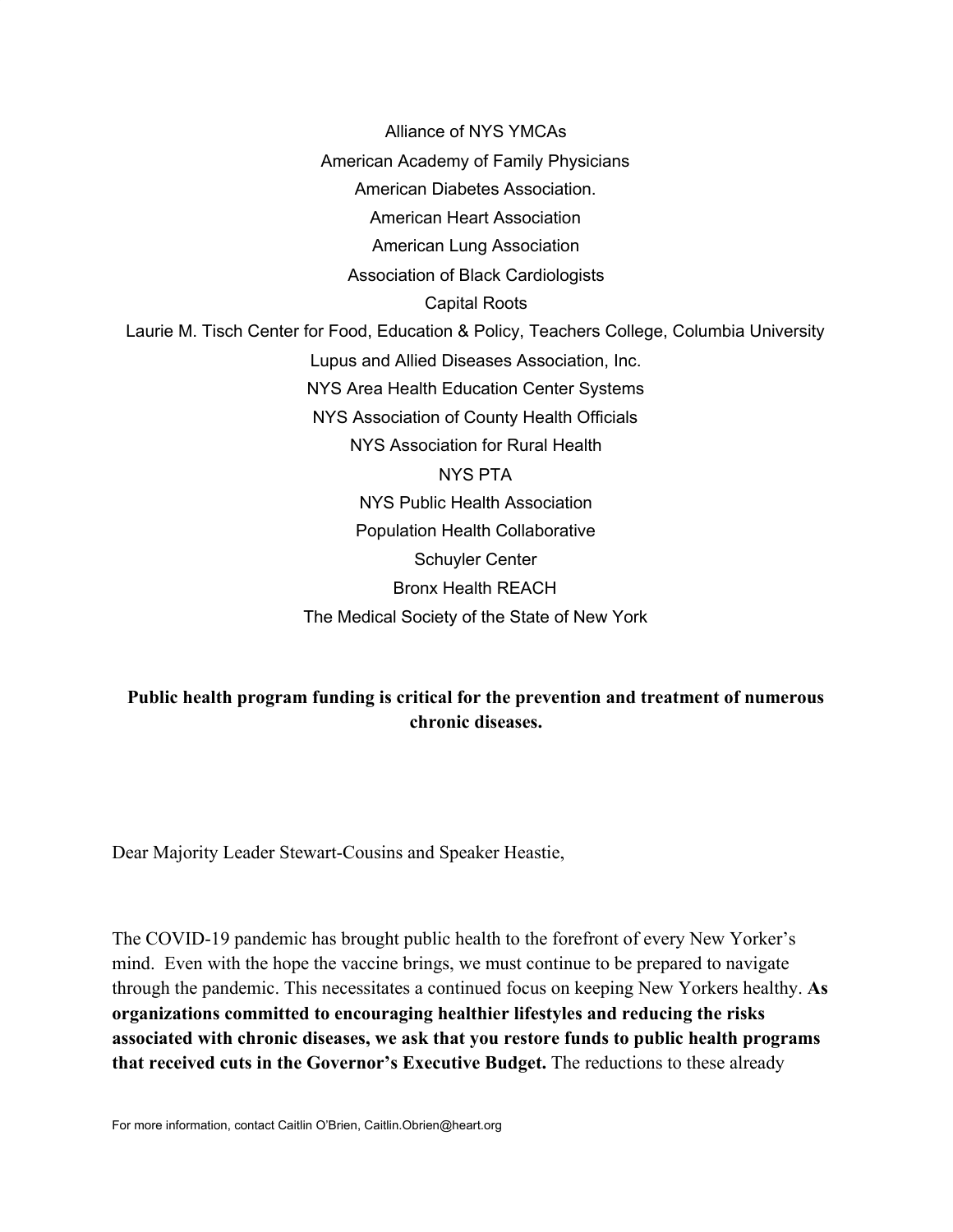underfunded programs will have drastically negative impacts on the health of New Yorkers and will exacerbate existing health disparities.

We know that prevention is key when it comes to dealing with chronic diseases. If these programs do not have the funds they need to operate effectively in our communities, schools, and workplaces, then we are subjecting New Yorkers to unnecessary suffering. In recent years, these important health programs benefiting millions of New Yorkers have either received drastic cuts or have been held to level funding. This year, the Governor's Executive budget included a 20% cut to funding. These programs reduce the morbidity and mortality of chronic diseases, including funding for the state's Hypertension Program, Obesity and Diabetes Programs, Tobacco Control Program, and Asthma Program. The cuts have also targeted maternal and child health programs, rural Health Networks, workforce programs, adult care facilities and enriched housing programs serving elderly and disabled individuals, Area Health Education Centers which promote primary care and public health careers to students in underserved communities, the Physically Handicapped Children's program, and community-based programs focused on improving health outcomes, like the Population Health Improvement Program.

Many of these state health interventions being cut exist to prevent, reduce, or delay much of the chronic disease burden including obesity, diabetes, hypertension, and cancer, and are already operating on bare-bones budgets. Heart disease, cancer, diabetes, stroke, and asthma are the leading causes of disability and death in New York State. More than 40% of New York adults suffer from a chronic disease and six out of every 10 deaths in New York State are caused by one of these diseases. Others exist to improve the health and wellbeing of New York's mothers and children. Preventing chronic diseases like heart disease and protecting and promoting the health of pregnant women and babies are smart investments for New York State. Enriched housing programs provide an environment for seniors to stay mobile, active, safe and healthy. Moreover, many of these programs disproportionately impact low- income populations. Removing access to vital preventative health services for these communities perpetuates these health disparities. This is unjust.

Furthermore, on the heels of the 2019-20 reduction of state aid for General Public Health Work to NYC, the 2021-22 Executive Budget proposal would further reduce New York City's current reimbursement above the base grant from 20% down to 10%. The appropriation reflects this proposed cut, and projects a \$38.5 million loss in funding to NYC when fully annualized. We respectfully request restoration of this proposed cut to public health programming in the 2022 SFY Budget to ensure public health emergency response efforts are continued.

While we appreciate the existing budget deficit and understand the financial strains the COVID-19 pandemic has caused, we know that investing in prevention will reap both short- and long-term benefits. Money spent to ensure that these programs have adequate resources will